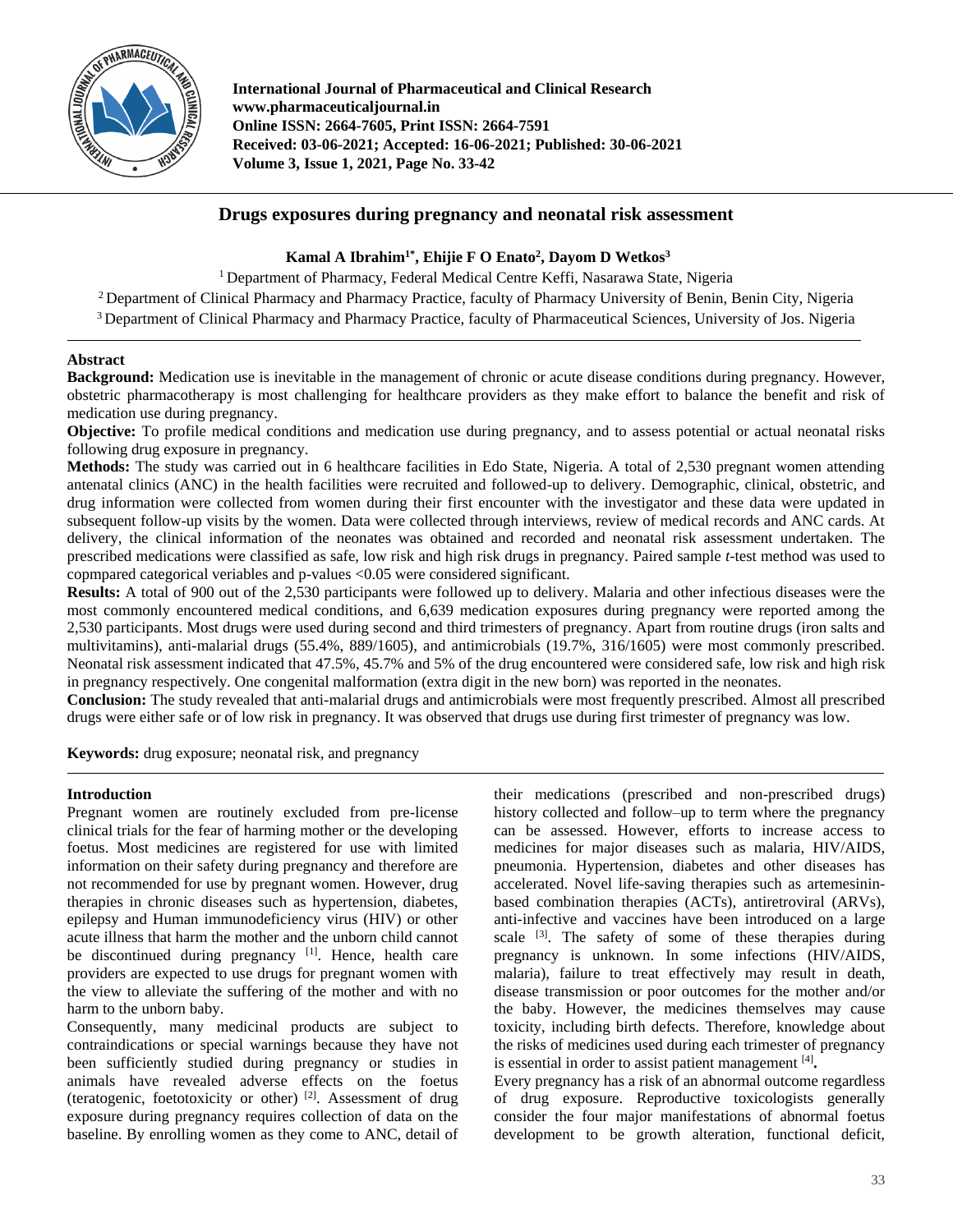structural malformation, and death  $[5]$ . The purpose of collecting and evaluating data on drug exposure during pregnancy is to assess whether a particular drug exposure can result in abnormal foetus development. Clinical classifications of pregnancy outcomes include live births, elective terminations, and foetus losses, i.e., spontaneous abortions (loss prior to 20 weeks post-conception), and foetus deaths/stillbirths (loss beyond 20 weeks post-conception) [6]. Among live births, preterm birth (before the 35th week after conception) and low birth weight (<2500 grams) are also considered adverse pregnancy outcomes occurring in 1 of 8 and 1 of 12 live births, respectively [7].

The WHO treatment guidelines for malaria and HIV/AIDS reflect these concerns about potential risk during pregnancy [8] . In practice, pregnant women in countries with high burden of infections are likely to be exposed to numerous classes of medicines since the number of pregnancies among HIVpositive women already on ARVs and other diseases is increasing in both developed and developing countries [9] and many pregnancies are unplanned. At the same time, changes in drugs delivered across the care continuum (antenatal, delivery, postpartum) pose operational challenges in highburden low-resource settings. It has been observed that in confirmed and unconfirmed diagnoses such as malaria, the artemesinin are being used extensively without knowledge of pregnancy status in women of childbearing age. Thus the likelihood of first trimester exposures to medications has increased and is expected to increase even more [10]. Thus, study of drug exposure during pregnancy is essential.

Study of drug exposure during pregnancy is different from other post-marketing surveillance techniques in that pregnant women are enrolled before the outcome of the pregnancy is known [11]. Thereby many outcomes can be monitored. The drug exposure during Pregnancy study will provide evidence on the risk of increased prevalence of clinically important malformations at birth associated with drugs to which women might be exposed. The process is not a drug-specific; this confers substantial advantages for wider use of the same dataset. The processes builds on the fact that in most African countries 90% of women access health care during pregnancy, and malaria treatment, HIV counselling and testing and prevention from mother to child treatment (PMTCT) programmes have good links with reproductive health services. It is expected that this study will contribute to a pooled of database on safety of medications in pregnancy. This study will also serve as a surveillance system for the safety of medicines used in pregnant women.

Although there are many figures quoted for the prevalence of major congenital malformations, these are greatly dependent on the population studied, the point at which the data is collected after birth, and the classification of congenital defect (e.g. minor, major, cosmetic). About 4 percent (1/28) of babies are born each year with a major birth defect or congenital malformation  $[7]$ . For the majority of major birth defects (about  $65$  percent), the etiology is unknown  $[5]$ . Chemically induced birth defects, including those associated with drug exposure, probably account for less than 1 percent of all birth defects; few drugs are proven human teratogens at therapeutic doses  $[12]$ . Among thousands of drugs available, only about 20 drugs or groups of drugs (mostly being

anticonvulsants, antineoplastic, or retinoid) are recognized as having an increased risk of developmental abnormalities when used clinically in humans [5]. However, since few drugs have been systematically studied to identify their full range of possible teratogenic risks, we cannot assume that current knowledge is complete. The identification of a drug's with teratogenic potential is important because drug- induced adverse foetus effects are potentially preventable.

#### **Pattern of Medication use in Pregnancy**

Pregnancy is a normal physiological change which may be accompanied by some common conditions which may occur normally due to the physiological changes for which drug treatment may be necessary. Thalidomide, prescribed for anxiety, insomnia and as an anti-emetic drug in pregnancy, turned out to cause phocomelia and other congenital anomalies in thousands of children exposed in uterus [13].

Hence to safeguard against such incidences, the regulatory authority such as Food and Drug Administration (FDA) has categorized use of drugs in pregnancy. Therefore it would be prudent for prescribers to prescribe drugs with caution in pregnancy. Studies have reported an increasing trend in drug use during pregnancy [14].

A Prospective study [18] reported that Iron, calcium and folic acid were the most frequently used drugs in pregnancy, accounting for 78.2%, 77.1% & 46.3% respectively. However, percentage encounter with antibiotic prescribed was 11.2%. Similarly, in a retrospective study in Finland, reported that 20.4% of women purchased at least one drug classified as potentially harmful during pregnancy and 3.4% purchased at least one drug classified as clearly harmful [15, 16] revealed in their surveyed carried out in Denmark that antibiotic was prescribed in 22.3% to pregnant women. A cross -sectional study conducted on pregnant patients in Benin city Nigeria revealed that folic acid was taken by 76,08% of all the pregnant women, while antimicrobial drugs were taken by 19.75%. About 15.83% used drugs with Doctors Prescription and 3.92% without a Doctor prescription [17].

Safe use of drugs in pregnancy is a responsibility of all members of the healthcare team and the consumers alike; nevertheless, the bulk of this responsibility rests on the Physicians shoulder. Drugs are responsible for up to 1% of reported cases of congenital malformations<sup>[18]</sup> therefore safety of drugs to the mother and her unborn baby has to be considered during drug prescribing. Drugs prescription in pregnancy and lactation would therefore require good knowledge of drug so as to prevent teratogenicity, foetus and neonatal effects that are associated with the drugs under consideration <sup>[19]</sup>. One year retrospective study conducted in teaching hospital Sokoto Nigeria revealed that anti-malarial were the most prescribe drugs 36.6%, but percentage encounter with antibiotic was found to be 43.6% <sup>[20]</sup>. Similar report was made in a retrospective study conducted in Benin City, Nigeria<sup>[21]</sup> that minerals and vitamins were the most 2396 (42.02%) frequently prescribed medicines in pregnancy, while antimalarials and antimicrobial were encountered at 640(11.2%) and 502(8.80%) respectively.

In developed countries there are systems in place to monitor pregnancies exposure to drugs and their outcomes. These data provide a population that can be compared with birth defect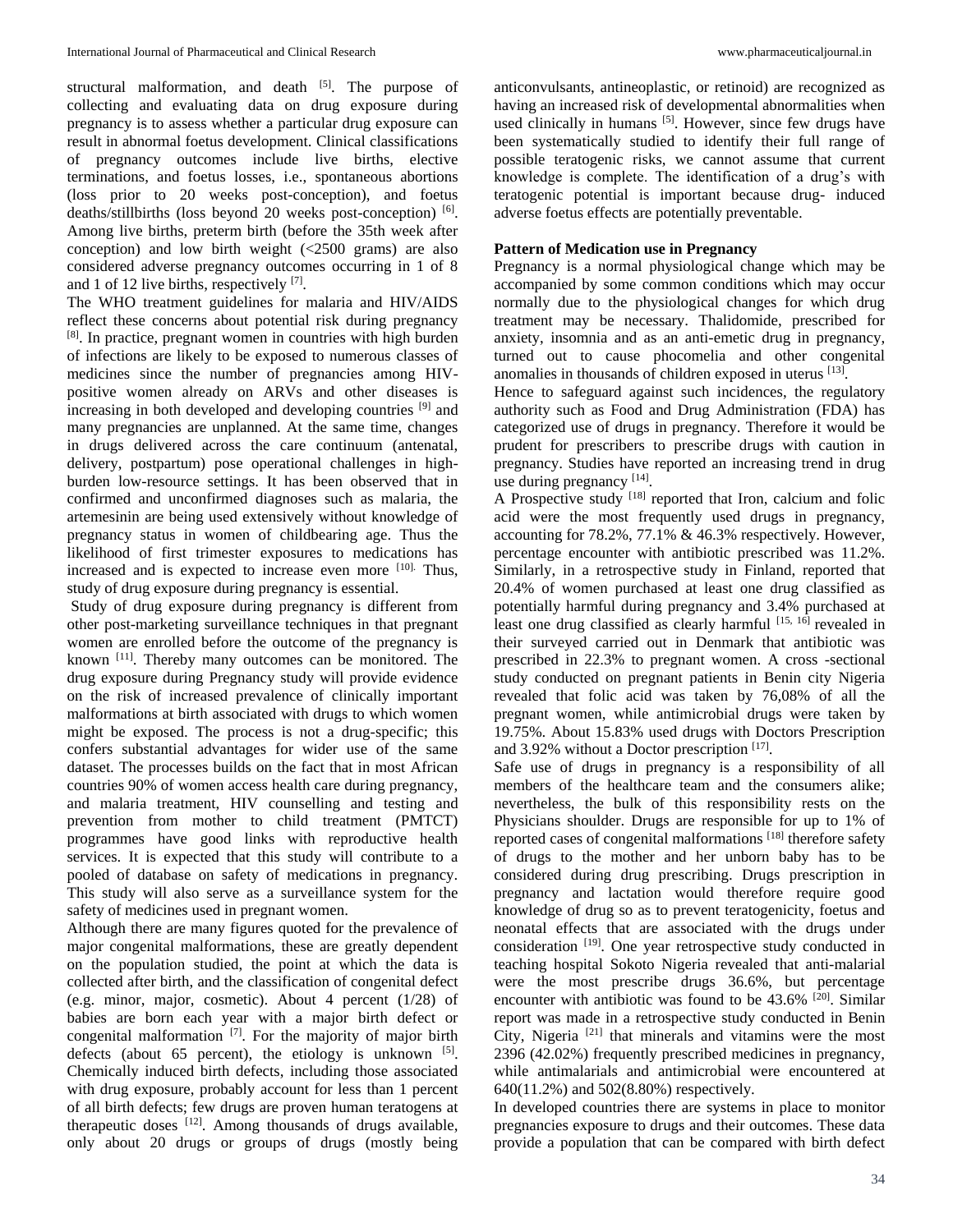prevalence in cohorts exposed to specific drugs [22]. In the United States, a prevalence of 1.5-2.5% major birth defects at birth has been reported  $[23, 24]$ , a rate which includes heart defects, hip dysplasia and cleft palate. However, in resourcepoor countries, population data on maternal outcomes and malformations are very limited [9].

Thus, nearly all developing countries rely on drug safety data from industrialised countries. However, there are no or limited safety data in pregnancy for drug targeting tropical diseases, as these are not widely use in the countries with more robust pharmacovigilance system [25]. Hence, determination of pattern of drug use in pregnancy and any additional risk associated with drug exposure during pregnancy in developing countries will be beneficial. This is the focus of this study. This study therefore set out to profile medication exposure during pregnancy, and assess neonatal risk following *in utero*  drug exposure.

# **Methods**

#### **Study setting**

The research work was conducted in Antenatal Care (ANC) clinics and obstetrics wards of six (6) healthcare facilities across all level of healthcare system in Edo State, Nigeria. The healthcare facilities were: General Hospital Afuze, Primary Healthcare Referral Centre Afuze, Otuo Health Centre, Ugbeku Health Centre Benin, University Benin Teaching Hospital (UBTH), and Central Hospital Benin, City. The study was performed between February, 2014 and May 2015.

#### **Study Design**

The study design was prospective observational study that enrolled pregnant women at their first antenatal visit to the health facilities and followed up till delivery.

#### **Study Population/Recruitment Method**

The population of interest was pregnant women, recruited at the Antenatal Care (ANCs) clinics of the study facilities. All eligible women were approached consecutively at the ANCs until a total of 2530 pregnant women were recruited into the study. Pregnant women, who visited ANC clinics in the study facilities, voluntary agreed to participate, agreed to be followed up to term and willing to give birth at the study facility was included in the study. However, those who refused to participate in the study; have a psychiatric or social condition that interferes with their ability to provide an accurate medical or drug history or give informed consent and reported that they will not give birth at the study facility were excluded.

#### **Ethical Consideration**

Ethical approval was sought and obtained from the Ethics Committees of University of Benin Teaching Hospital, and Edo State Health Management Board. In addition, administrative approvals were obtained from the hospital management of respective health facilities prior to the data collection process.

## **Data collection Instrument**

Data collection forms were designed to capture relevant data. The form comprised two parts; the first collected demographic

and obstetric information and second part was designed to capture information on medicals problems, medications (prescribed and none prescribed) being used, previous and current obstetric history.

## **Enrolment and Initial Assessment**

A clinical talk was conducted at every study facilities in Pidgin English to the pregnant women on the safety of drug in pregnancy, healthy life style, the need to consult physician for any medical conditions, the purpose of the study, advantages of participation in the study and the rule guiding the study before the commencement of recruitment. Pregnant women, who came to Antenatal clinic (ANC) during current pregnancy and consented to participate in the study, were enrolled and had initial assessment. A case record form (CRF1) was used to documents demographic information, medical history, obstetric history, and drugs (prescribed and none prescribed) used, intermittent preventive treatments (IPT) and previous birth outcome. This information was obtained from women's ANC cards, medical case files and interviews. The form was used to establish whether the woman had exposure to any medicine during current pregnancy; if so, the timing of exposure and whether the exposure took place on the basis of a clinical or laboratory confirmed diagnosis. Various aids were introduced at the selected sites to improve women recall of drug exposures during pregnancy, this include tablets, treatment packages and visual identification chart. Figure 1 provides an overview of the procedures and assessments that were conducted in each of the facility during this study.

#### **Second and Subsequent Antenatal Visits**

At the end of each ANC visit, an appointment for the next ANC visit was made and contact details including telephone number of the women were taken and updated where necessary. Women were asked to return for follow-up assessments at normal scheduled ANC visits. The follow-up was generally divided into two to three contacts, depending on the gestational age of the enrolee. Follow-up were undertaken at gestational age of 12weeks, 27weeks, and above 36weeks. During the follow-up visits information such as obstetric and medical conditions, medications use (prescribed and selfadministered), herbal medicines, smoking, and alcohol consumption were updated. At each ANC visit the women were counselled to return to the facility for delivery. This process was done for each enrolled pregnant women and followed- up till delivery.

#### **Delivery and Neonatal Assessment**

The labour wards staffs (Physicians, nurses, and other health care providers) identified enrolees by the attached form (CRF2) on the ANC cards. Immediately after delivery, the babies underwent a careful assessment for birth weight, head circumference, length and Apgar score as well as general physical examination. The detailed information gathered on pregnancy outcomes were recorded in the CRF2. Information on any spontaneous abortions or miscarriages, which terminate the pregnancy, was also recorded in this form. Other vital information recorded was neonatal sex, gestational age at birth, date of delivery, type of delivery (vaginal or caesarean section) and place of examination. All abnormalities observed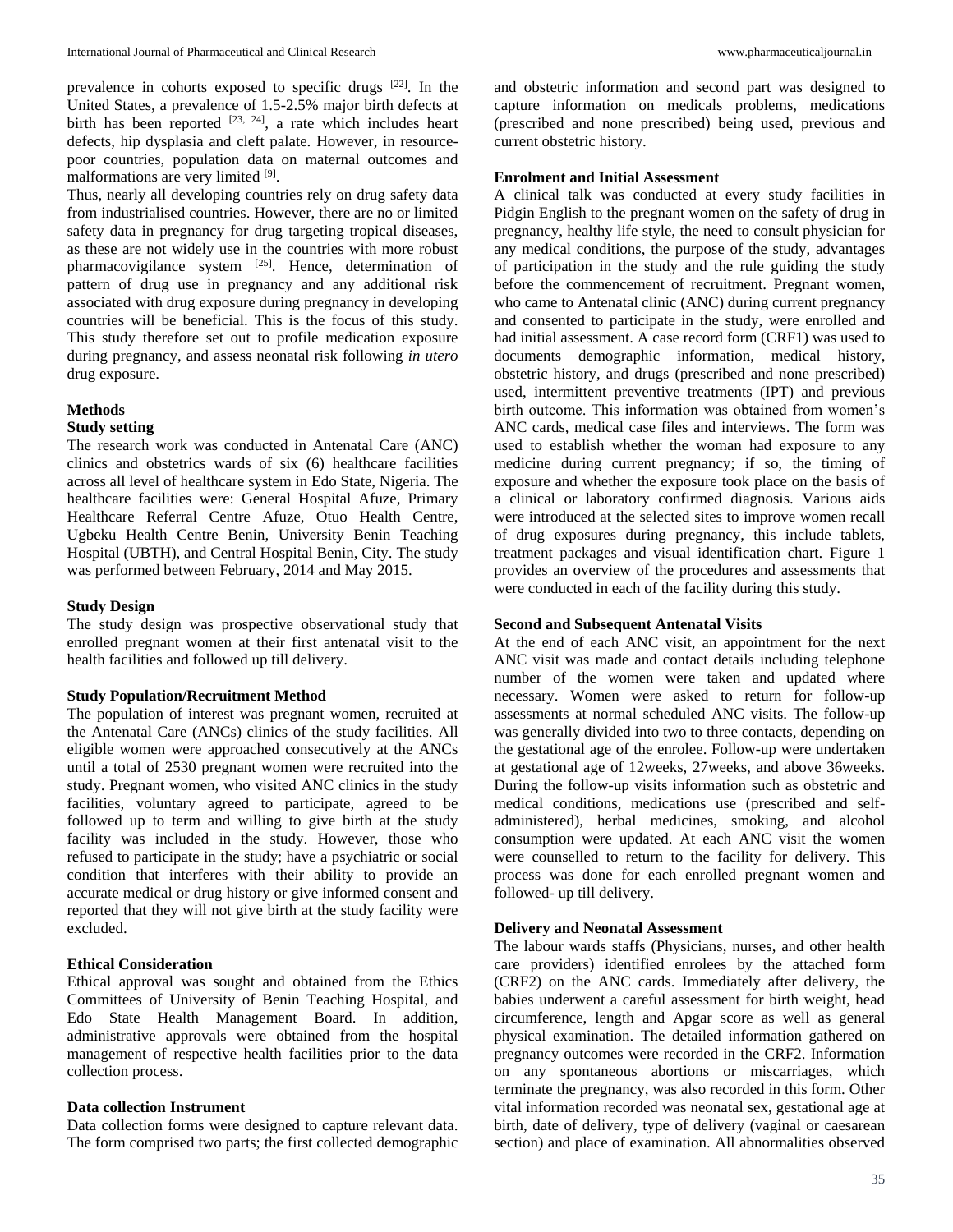and adverse pregnancy outcomes in the babies were noted and reported in the CRF2.

#### **Data Analysis**

The data collected were entered into Microsoft Excel Spreadsheet and coded. These codes were transferred into the statistical package for Social Sciences (SPSS) version 20. Descriptive statistics was done and Drugs exposure profile was analyzed by "intention to treat" and "per protocol". These were compare by paired sample *t*-test method. A statistical signifiant level was set at p-value leess than 0.05.

Neonatal risk to the exposed drugs during pregnancy was assessed based on risk classification [26].

#### **Results**

## **Demographic and Obstetric Characteristics of the Enrolled Pregnant Women**

In this study 2530 women were enrolled and 900 out of them were followed to delivery. About 95.5% of the enrolled women were age 21-35years, and a majority of them had secondary (46.4%, 2539) or tertiary education (47.4%, 1201). Most of the women were either business women (50%). Obstetric information obtained showed that majority of enrollees were multigravid (33.3%, 839), women of gestational age of (13-27) weeks post conception constituted (47.9%, 1126) while majority (70.6%, 1782) had history of vaginal live birth in their previous pregnancies (Table 1).

#### **Profile of medical conditions treated**

Table 2 shows the profile of medical conditions of the enrolled pregnant women in the six (6) health facilities. Malaria cases were most commonly encountered (51.9%, 2219), followed by Genito-urinary infections (36%). However only (1.2%, 5) of cardiovascular disease (hypertension) was encountered.

#### **Profile of medications Prescribed during pregnancy**

Table 3 and 4 shows the profile of prescribed drugs during pregnancy. About 6639 drugs were prescribed for the period under review. The distribution of six classes of medications, antimalarials, antimicrobials, analgesics, antihypertensive, antihistamine prescribed at the six health facilities is shown in Table 3. Antimalarials were the most frequently prescribed medications 889 (55.4%). Sulphadoxine/pyrimethamine (73.9%) 650 were the most frequently prescribed antimalarials drugs in the six health facilities. Other antimalarials prescribed include Artemether/Lumefantrin (24.9%) 221 and quinine (2%) 18. Antimicrobials agent constituted the second most

commonly prescribed medications during pregnancy 316(19.7) .The antimicrobial prescribed were: antibacterial (68%) 215, antifungal (27.2 %,) 86 and antiretroviral agents (4.7%) 15. Other class of drugs encountered include antihypertensive 29(1.8%), antihistamine 23(1.4), and analgesics 56(3.5).

Drug exposure data of 2530 pregnant women enrolled (intention-to-treat) and 900 pregnant women followed up to delivery (per protocol) were collected to be 6630 and 2218 respectively. These were categorized based on anatomical therapeutic and chemical classification of pharmaceuticals, however, association between each classes of medications use in pregnancy of per protocol and intention- to- treat showed significant different in antihypertension and antihistamines while other classes showed no difference at  $P > 0.05$  (Table 4). Most women self-medicated with analgesics (paracetamol) (90.2%) and Chloroquin (0.6%) (Table 5)

## **Profile of Medications prescribed at different trimesters of pregnancy**

Almost all the medications used in this study, were prescribed most frequently at second and third trimesters. Out of (100%) 801 Antimalarials prescribed, (4.7%, 41), (66.7%, 588), and (28.6%, 252) were encountered in first, second, and third trimester respectively, however,  $(47.3\%, 146)$  and  $(27.8\%, 86)$ of antimicrobials were prescribed in second and third trimester respectively. Other classes of medications prescribed with high frequency in second and third trimester were antihypertensive, antihistamines, and analgesics. Antimicrobials drugs was the highest (24.9%, 77) prescribed drugs in first trimester while anticonvulsant and analgesics were the least prescribed. (Table 6).

## **Delivery and neonatal assessment at birth**

About eighty six percent of women had vaginal delivery, 83.1% had term delivery, while 99.4% pregnancy outcome were live birth without any defects (Table 7). Table 8 shows that (14.4%) 97 had birth weight less than 2.5kg (underweight), about 92.6% and 98.7% had 7-10 Apgar score at 1minute and 5minutes, respectively. Physical examination shows that only 1 baby had extra digit. The high percentages of normal birth weight, Apgar scores child length signified that majority of children were born in sound health.

Table 9 shows that 47.5% (19) each of safe and low risk medications in pregnancy was prescribed to pregnant women during this study, while only 5% (5) of the high risk drugs was prescribed.

**Table 1:** Demographic and Obstetric characteristic of the enrolled pregnant women

| <b>Items</b>             | N(%)       |  |
|--------------------------|------------|--|
| Age(yrs)                 |            |  |
| $16-20$                  | 84(3.4)    |  |
| $21 - 35$                | 2370(94.1) |  |
| $>35$                    | 65(2.6)    |  |
| <b>Educational level</b> |            |  |
| Primary                  | 137(5.4)   |  |
| Secondary                | 1175(46.4) |  |
| Tertiary                 | 1201(47.4) |  |
| Non formal               | 17(0.7)    |  |
| Occupation               |            |  |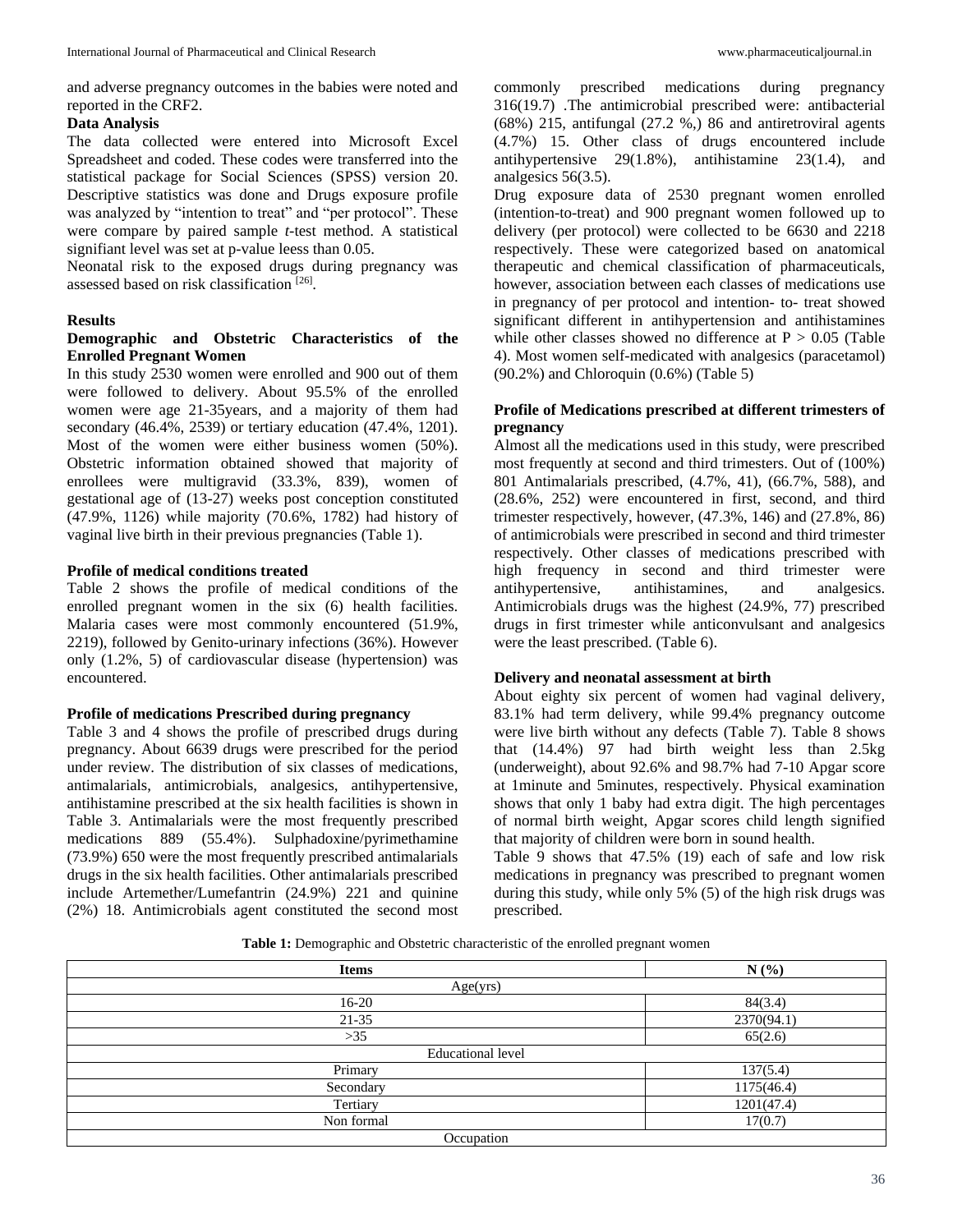| <b>Business</b>                   | 1267(50.3) |
|-----------------------------------|------------|
| Civil servant                     | 705(28.0)  |
| Student                           | 129(5.1)   |
| Applicant                         | 1(0.04)    |
| Farmer                            | 132(5.4)   |
| House wife                        | 276(11.0)  |
| Clergy                            | 7(0.3)     |
| Gestational age at enrolment(wks) |            |
| $4-12$                            | 215(8.5)   |
| 13-27                             | 1261(49.9) |
| 28-40                             | 1048(41.5) |
| Gravidity                         |            |
| 1                                 | 729(28.8)  |
| $\sqrt{2}$                        | 896(35.4)  |
| 3                                 | 597(23.6)  |
| $\overline{4}$                    | 292(11.5)  |
| >4                                | 15(0.6)    |
| Previous pregnancy outcome        |            |
| Live birth                        | 1782(70.6) |
| NA                                | 720(28.5)  |
| Miscarriage(1)                    | 9(0.4)     |
| miscarriage(2)                    | 2(0.08)    |
| Miscarriage(3)                    | 2(0.08)    |
| Still birth(1)                    | 17(0.7)    |
| Still birth(2)                    | 2(0.08)    |
| Still birth(4)                    | 1(0.04)    |
| Premature                         | 1(0.04)    |
| Hydrocephalic                     | 1(0.04)    |

**Key:** NA= Not applicable, Wks=Weeks, Yrs=Years

## **Table 2:** Profile of medical conditions among the pregnant women enrolled

| <b>Medical conditions</b>       | N(%)      |
|---------------------------------|-----------|
| Malaria                         | 221(51.9) |
| Respiratory system              |           |
| Respiratory tract infections    | 23(5.4)   |
| Genito-urinary system           |           |
| Urinary tract infections        | 13(3.1)   |
| Pelvic inflammatory disease     | 10(2.4)   |
| Candidiasis                     | 22(5.2)   |
| threaten abortion               | 1(0.2)    |
| Gastrointestinal system         |           |
| Stomach cramp                   | 27(6.4)   |
| Constipation                    | 23(5.4)   |
| Heart burn                      | 15(3.5)   |
| Diarrhoea                       | 2(0.5)    |
| Peptic ulcer disease            | 4(0.9)    |
| Typhoid                         | 2(0.5)    |
| Cardiovascular disease          |           |
| Hypertensive                    | 5(1.2)    |
| Skeletal muscle system          |           |
| leg cramp                       | 2(0.5)    |
| Pain                            | 9(2.1)    |
| Others                          |           |
| Insomnia                        | 38(8.9)   |
| Human immunodeficiency syndrome | 5(2.1)    |
| Epileptic                       | 1(0.2)    |

 $N = 421$ 

## **Table 3:** Classes of medications Prescribed during pregnancy

| $T^{\prime}$<br>00000<br>mm<br>$\overline{1}$ | leua twa<br>.<br>יע | N(%)                               |
|-----------------------------------------------|---------------------|------------------------------------|
|                                               | `ntımalarıals       | 000<br>$\sim$ $\sim$ $\sim$ $\sim$ |
|                                               | шаб                 | $\sim$<br>21 A<br>JI U<br><u>.</u> |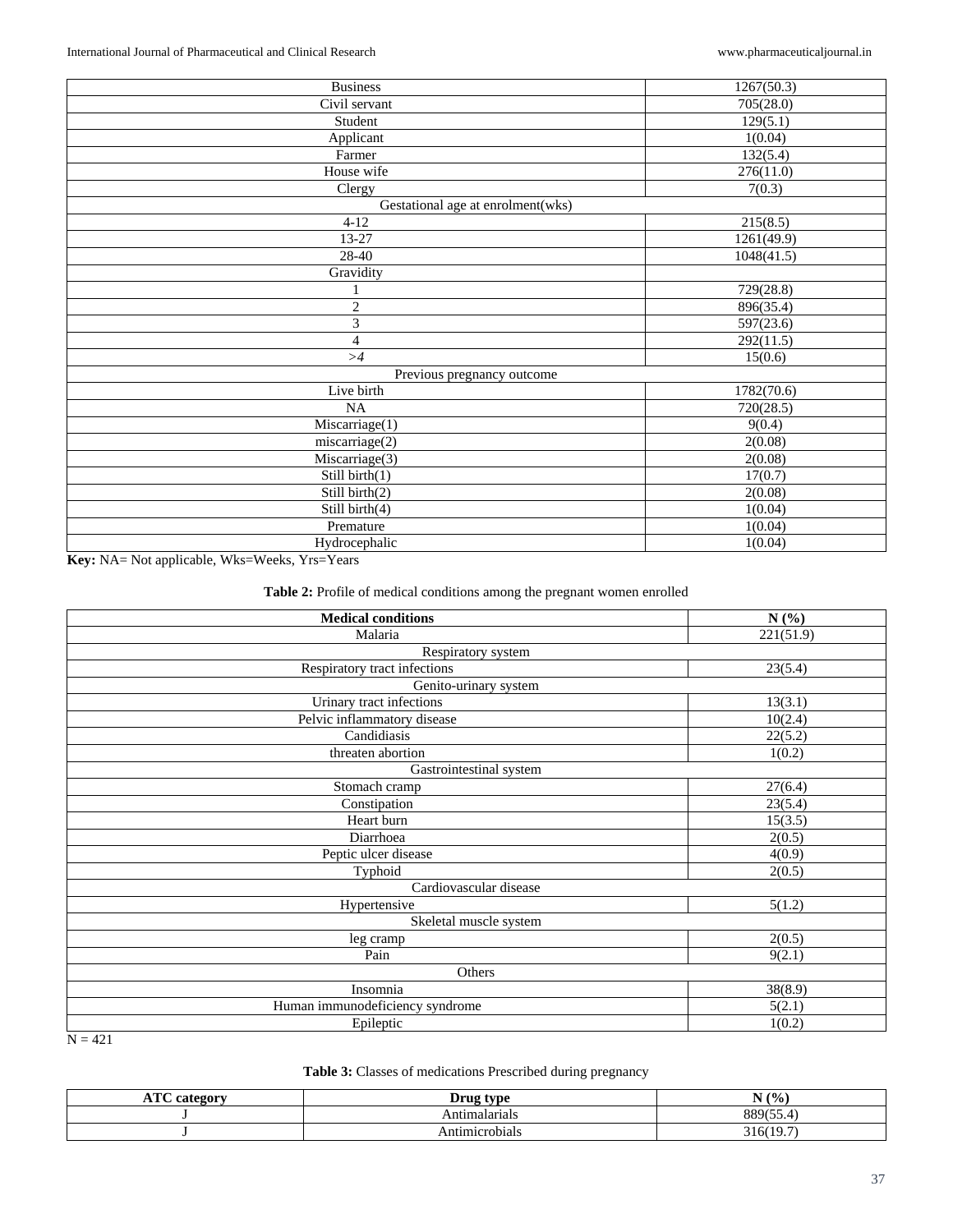| Analgesics             | 56(3.5)   |
|------------------------|-----------|
| Antihypertensive       | 29(1.8)   |
| <br>.<br>Antıhıstamıne | 23(1.4)   |
| Others                 | 291(18.1) |

N=1605

**Keys:** ATC= Anatomical therapeutic and chemical classification of pharmaceuticals. Other; (Vitamin s multivitamin)

**Table 4:** Medication prescribed for pregnancy 'per-protocol' and 'intention to treat'

| <b>ATC</b> category | Drug type                  |                  | Per protocol N $(\%)$ Intention to treat N $(\%)$ | <b>P-Values</b> |
|---------------------|----------------------------|------------------|---------------------------------------------------|-----------------|
| J                   | Antimalarials              |                  |                                                   |                 |
|                     | Artemether/Lumefantrin     | 58(13.3)         | 221(13.8)                                         |                 |
|                     | Sulphadoxine/pyrimethamine | 112(27.9)        | 650(40.4)                                         | 0.15            |
|                     | Quinine                    | 7(1.6)           | 18(1.1)                                           |                 |
| J                   |                            | Antibiotics      |                                                   |                 |
|                     | Amoxicillin                | 17(3.9)          | 100(6.2)                                          |                 |
|                     | Co-amoxiclave              | 9(2.1)           | 40(2.5)                                           |                 |
|                     | benzyl penicillin          | 5(1.1)           | 8(0.5)                                            |                 |
|                     | Erythromycin               | 1(0.2)           | 12(0.7)                                           |                 |
|                     | Azithromycin               | 5(1.1)           | 8(0.5)                                            | 0.0024          |
|                     | Tinidazole                 | 1(0.2)           | 27(1.7)                                           |                 |
|                     | Metronidazole              | 5(1.1)           | 8(0.5)                                            |                 |
|                     | Gentamycin                 | 2(0.5)           | 3(0.2)                                            |                 |
|                     | Cotrimoxazole              | 7(1.6)           | 9(0.6)                                            |                 |
| $\mathbf{J}$        |                            | Antifungal       |                                                   |                 |
|                     | Nystatin                   | 2(0.5)           | 3(0.2)                                            |                 |
|                     | Clotrimazole               | 1(0.2)           | 82(5.1)                                           | 0.0001          |
|                     | Fluconazole                | 1(0.2)           | 1(0.06)                                           |                 |
| J                   | Antiretroviral             |                  |                                                   |                 |
|                     | Lamivudine                 | 3(0.7)           | 5(0.3)                                            |                 |
|                     | Zidovudine                 | 3(0.7)           | 5(0.3)                                            | 1.0             |
|                     | Nivirapine                 | 3(0.7)           | 5(0.3)                                            |                 |
| $\overline{N}$      | Analgesics                 |                  |                                                   |                 |
|                     | Paracetamol                | 17(3.9)          | 50(3.15)                                          |                 |
|                     | Diclofenac                 | 2(0.5)           | 2(0.1)                                            | 0.524           |
|                     | Aspirin                    | 1(0.2)           | 4(0.2)                                            |                 |
| $\mathbf C$         |                            | Antihypertensive |                                                   |                 |
|                     | Methyldopa                 | 8(1.8)           | 19(1.2)                                           |                 |
|                     | Nifedifine                 | 5(1.1)           | 9(0.6)                                            | 0.8             |
|                     | Propranolol                | 1(0.2)           | 1(0.01)                                           |                 |
| $\mathbb{R}$        |                            | Antihistamine    |                                                   |                 |
|                     | Promethazine               | 1(0.2)           | 6(0.4)                                            |                 |
|                     | Chlorpheniramine           | 5(1.1)           | 10(0.6)                                           | 0.2637          |
|                     | Loratidine                 | 7(1.6)           | 7(0.1)                                            |                 |
|                     | <b>Others</b>              | 141(32.3)        | 291(18.1)                                         |                 |
|                     | Total                      | 436(100)         | 1605(100)                                         |                 |

**Keys:** ATC= Anatomical therapeutic and chemical classification of pharmaceuticals.

**Table 5:** Profile of self-medicated drugs in pregnancy followed-up to delivery

| <b>ATC</b> category | Drug type          | N(%)      |
|---------------------|--------------------|-----------|
|                     | Antimalarials      |           |
|                     | Chloroquin         | 1(0.6)    |
|                     | Analgesic          |           |
|                     | Paracetamol        | 156(90.2) |
|                     | Diclofenac         | 1(0.6)    |
|                     | Iron/multivitamins |           |
|                     | Astyfer            | 3(1.7)    |
|                     | Astymin            | 12(7.0)   |

**Table 6:** Medications prescribed at different trimesters of pregnancy

| <b>ATC Category</b> | Drug type     | 1 <sup>st</sup> trimester N $(% )$ | $2nd$ trimester N $(%)$ | $3^{\text{rd}}$ trimester 1<br>(% | Total N $(%)$ |
|---------------------|---------------|------------------------------------|-------------------------|-----------------------------------|---------------|
|                     | Antımalarıals | 41(4.7)                            | 588(66.7)               | 252(28.6)                         | 801(100)      |
|                     | Antımıcrobıal | 77(24.9)                           | 146(47.3)               | 86(27.8)                          | 309(100)      |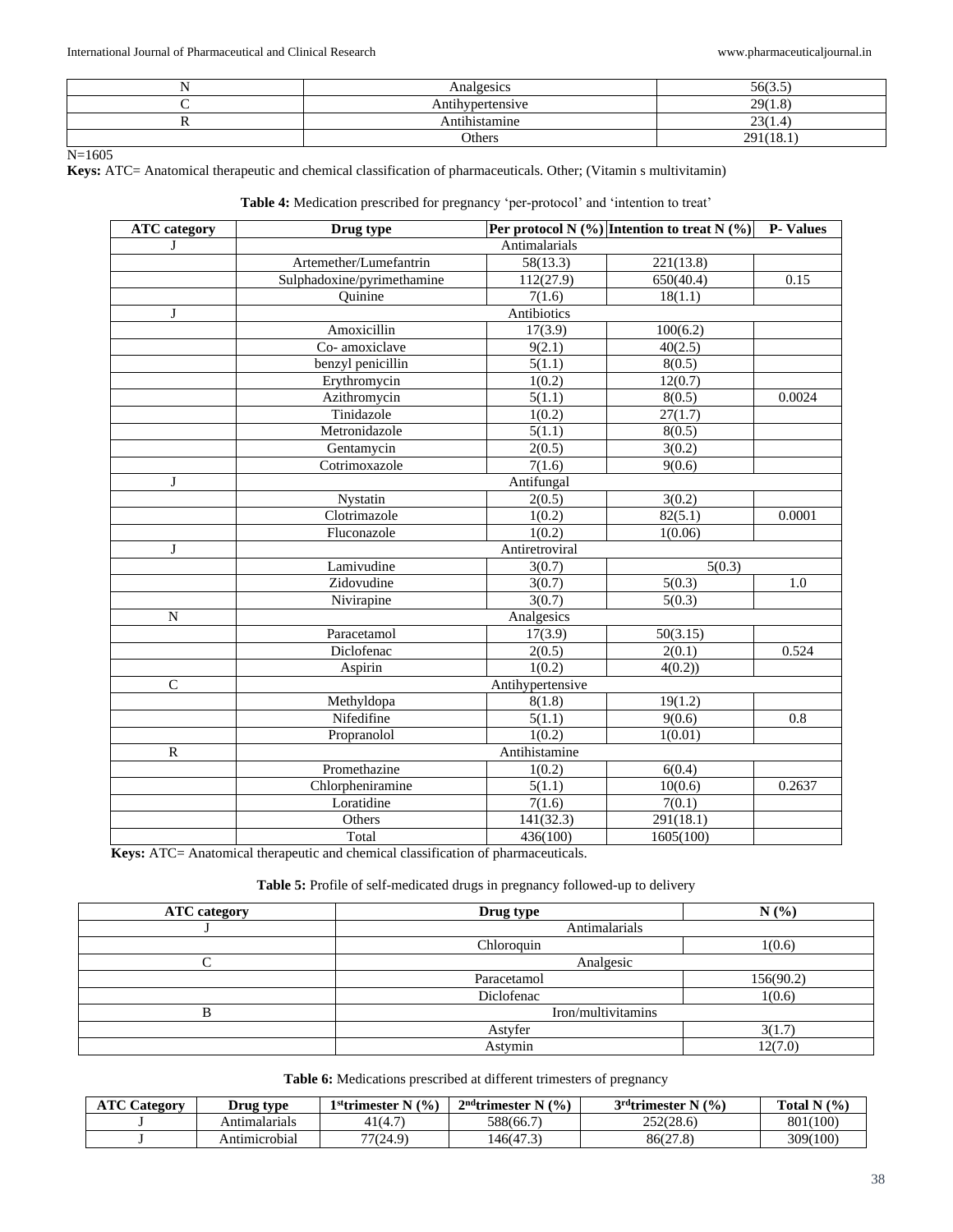| Analgesics       | (1.7)   | 51(86.4) | 7(11.9) | 59(100) |
|------------------|---------|----------|---------|---------|
| Antihvpertensive | 3(11.5) | 17(58.6) | 9(25.9) | 29(100) |
| Antidiarrhoeal   | 0(0)    | 3075     | (25)    | 4(100)  |
| Antihistamines   | 2(9.1)  | 20(90.9) | 0(0)    | 22(100) |
| Anticonulsion    | (25)    | 3(75)    |         | (100)   |

**Keys:** ATC= Anatomical therapeutic and chemical classification of pharmaceuticals.

## **Table 7:** Delivery characteristics of 900 babies born by the enrolled women

| Characteristic                 | N(%)      |  |
|--------------------------------|-----------|--|
| Mode of delivery               |           |  |
| Vaginal                        | 772(85.8) |  |
| Cesarean sections              | 128(14.2) |  |
| Gestational age at birth (wks) |           |  |
| $<$ 36                         | 1(0.1)    |  |
| $37 - 40$                      | 748(83.1) |  |
| >40                            | 151(16.8) |  |
| <b>Neonatal Sex</b>            |           |  |
| Male                           | 506(56.2) |  |
| Female                         | 394(33.8) |  |
| Pregnancy outcome              |           |  |
| Live birth                     | 895(99.4) |  |
| Still birth                    | 2(0.2)    |  |
| Molar pregnancy expelled       | 2(0.2)    |  |
| Spontaneous abortion           | 1(0.1)    |  |

N=900

## **Table 8:** Neonatal assessment at birth

| <b>Assessment</b>      | N(%)      |  |  |  |
|------------------------|-----------|--|--|--|
| Birth weight (Kg)      |           |  |  |  |
| $<2.5\,$               | 79(8.8)   |  |  |  |
| $2.6 - 4$              | 597(66.3) |  |  |  |
| >4                     | 224(24.9) |  |  |  |
| Neonatal examination   |           |  |  |  |
| Physically normal      | 899(100)  |  |  |  |
| Malformation at birth  |           |  |  |  |
| Extra digit            | 1(100)    |  |  |  |
| Head circumference(cm) |           |  |  |  |
| .32                    | 1(3.7)    |  |  |  |
| $>33$                  | 26(96)    |  |  |  |
| $<$ 50                 | 6(17.6)   |  |  |  |
| >50                    | 28(82.4)  |  |  |  |
| APGAR scores at 1min   |           |  |  |  |
| $3-6.$                 | 41(7.4)   |  |  |  |
| $7-9.$                 | 514(92.6) |  |  |  |
| Apgar scores at 5min   |           |  |  |  |
| $5-6.$                 | 7(1.3)    |  |  |  |
| $7-10.$                | 543(98.7) |  |  |  |

N=900

#### **Table 9:** Medications Prescribed during pregnancy and risk level

| <b>Safe In Pregnancy</b> | <b>Low Risk In Pregnancy</b> | <b>High Risk In Pregnancy</b> |
|--------------------------|------------------------------|-------------------------------|
| Amoxil                   | Bromazepam                   | Cotrimoxazole                 |
| Ascorbic Acid            | Chloroquin                   | Propranolol                   |
| Ceftriaxone              | Diazepam                     |                               |
| Chlorpheniramine         | Diclofenac                   |                               |
| Cimetidine               | Diphynoxylate                |                               |
| Clotrimazole             | Fluconazole                  |                               |
| Co-Amoxiclave            | Gentamycin                   |                               |
| Erythromycin             | Lamivudine                   |                               |
| <b>Ferrous Sulphate</b>  | Loperamide                   |                               |
| Folic acid               | Mebendazole                  |                               |
| Hyoscynamine             | Nifedifine                   |                               |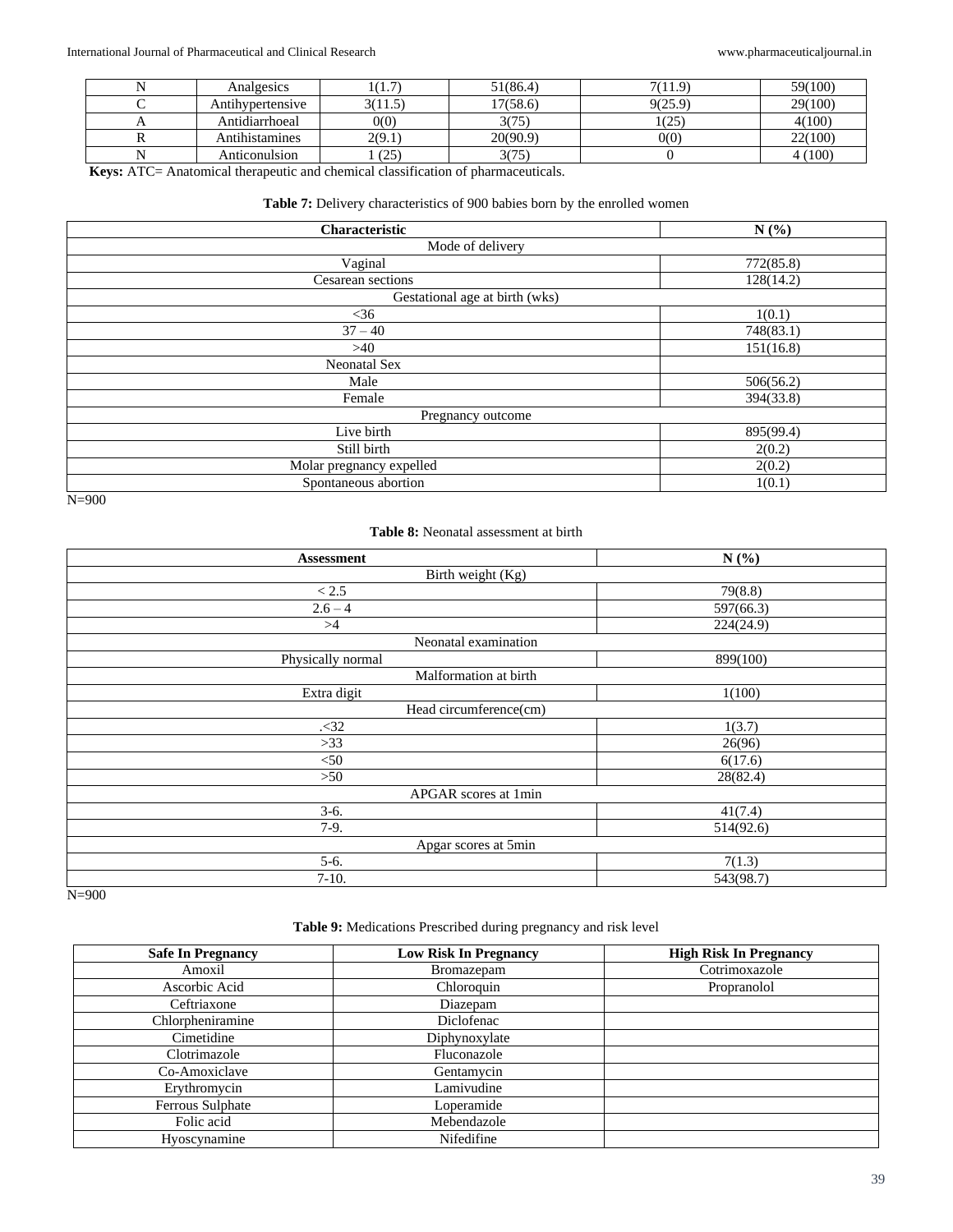| Magnesium Sulphate | Nivirapine   |  |
|--------------------|--------------|--|
| Methyldopa         | Omeprazole   |  |
| Metoclopramide     | Pyrantrin    |  |
| Nystatin           | Ouinine      |  |
| Paracetamol        | Sulphadoxine |  |
| Promethazine       | Tioconazole  |  |
| Simethicone        | Tramadol     |  |
| Theophyllin        | Zidovudine   |  |

Safe in pregnancy (47%, 19/41), low risk (47&, 19/41) and high risk in pregnancy (5%, 2/41)



**Fig 1:** Risk assessment of drugs prescribed during pregnancy

#### **Discussion**

Majority of pregnant women enrolled were 20-35 years of age, which is similar to that obtained in study reported by WHO (2004) <sup>[27]</sup>. And represent normal reproductive age group. About half of the enrollees visited Antenatal clinic in second trimester which is similar to retrospective study conducted by Harsh et al, 2012 <sup>[18]</sup>. Most of women had normal life birth in their previous pregnancy outcome, while less than half visited ANC for the first time.

Malaria was the most prevalent medical conditions treated among enrolled pregnant women in the antenatal clinic of the six health facilities. Similar report was made by the previous study <sup>[21]</sup>. Malaria in pregnancy is known to be one of the common medical problems in Nigeria and other part of the world identified to as malaria endemic area. Malaria in pregnancy results in maternal anemia, intrauterine growth retardation, fetal low birth weight and neonatal mortality  $[28]$ . Genitor/urinary tract infections were the second most prevalence medical condition follows by gastrointestinal tract ailments. Others include insomnia, HIV and least treated medical condition was epilepsy. The pattern of distribution of these medical conditions informed the rate at which antimalarials and antimicrobials were used in this study. Antimalarial were the most frequently prescribed medication; however, Sulphadoxin/pyrimethamine was the most prescribed follow by artemether and Lumefantrin combination.This is Similar to what was obtained in some earlier studies [17, 21]. This observation could be due to the environmental poor control. However, prevention and treatment of malaria are important components of antenatal care in endemic area, but require adequate caution during pregnancy<sup>[21]</sup>.

Antimicrobials were the second most frequently prescribed. Similar result was reported by Jimoh, 2011. Antibiotics are usually prescribed with caution due to the problem of drug resistance, bearing this in mind the higher percentage of antibiotics prescribed in the study could be due to high opportunistic infections, respiratory tract infections, urinary tract infection and pelvic inflammatory diseases (PID) which occur commonly among pregnant women.

Analgesic (paracetamol) and supplement (multivitamins) were the most frequent self-medicated drugs throughout the three stages of pregnancy this may be due to their availability, affordability, tolerability and lack of the known teratogenic effect of these drugs, this finding is similar to that obtained in some studies  $[19, 18]$ . This result could also be due to the fact that majority of the women were literate, thus, they may be adequately informed on the safe use of these drugs during pregnancy. Other drugs that were self-medicated include antimicrobials, antimalarials and anti-ulcer drugs. However, no record of smoking, and illicit drugs, but only one took alcohol. Most of the pregnant women were exposed to drugs during second trimester, follow by third trimester then first trimester. However, similar finding was reported<sup>18</sup>. This finding could mean that medicines were prescribed with caution by the prescribers at the study facilities. The finding could also be attributed to the fact that majority of the prescribers were trained physicians and this is encouraging.

The study revealed that majority of the birth outcome were normal live birth, however, few constitute unexpected outcomes such as preterm delivery, still birth, and spontaneous abortion, this result may be likely due to adverse effects of some drugs taken, disease conditions and other substances which the women encounter during pregnancy.

Neonatal Assessment revealed that few babies had foetus low birth weight. This could be due to malaria infection. Majority of APGAR score at 1minutes and 5minutes were within the normal range and only one child had an extra digit at metatarsal. The low incident of adverse pregnancy outcome encountered could be attributed to the fact that safe and low risk drugs constituted the majority of drugs prescribed for the period under review. Few adverse pregnancy outcomes were recorded, these include spontaneous abortion, preterm birth, still birth, and molar expelled. Those women were exposed to folic acid, Sulphadoxin/pyrimethamine, Cotrimoxazole, Iron, metronidazole, anti-toxoid, calcium and vitamin C. The observed adverse pregnancy outcome could be due to the risk associated with the classes of drugs used during pregnancy as mentioned, or may be due to medical, social and environmental factors which the women might have encounter with during pregnancy.

It is worth noting that all pregnant women exposed to herbs in first and second trimesters in addition to other classes of drugs who were followed to delivery did not present any form of foetus malformation, all had physically normal babies. This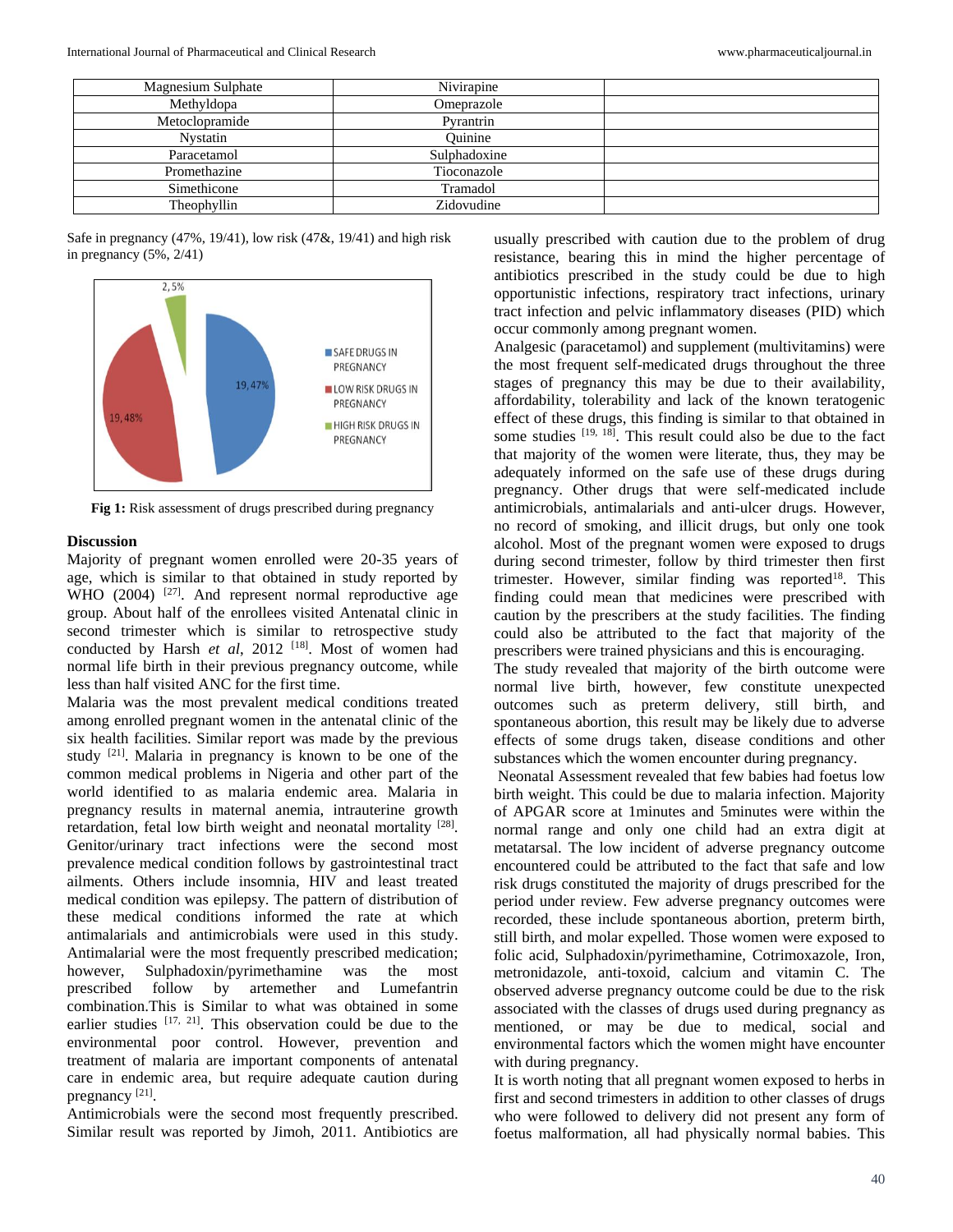result may be due to lack of teratogenic effect of the herbs and the drugs or the feotus were not adequately exposed to the substances, because foetus effects of substances depends on dose reaching the foetus, point in development when drug exposure occur, duration of exposure and susceptibility of the foetus.

The occurrence of high risk drugs in pregnancy was low. Rational drug use demand that such high risk drugs do not occur but the use of such drugs may be necessary in condition where benefit outweigh the risk <sup>[29]</sup>. In this study, majority of drugs prescribed were classified as safe and low risk in pregnancy. Similar results have been obtained in a previous study [21].

## **Conclusion**

Antimalarial and antimicrobial were the most prescribed drugs among the pregnant women; others include antihypertensive, analgesics and antihistamines. Malaria was found to be the commonest medical condition treated during pregnancy, followed by respiratory tract infections. The occurrence of high risk drugs in pregnancy was considerable low, while safe and low risk drugs were mostly prescribed in the study. The study also revealed that majority of drugs was prescribed during 2nd and 3rd trimesters of pregnancy. Neonatal assessment shows that majority of babies were born physically normal (only one baby was observed to have congenital malformation - extra digit).

#### **References**

- 1. Mitchell AL, Rosenberg SS, Slone D. Birth Defects Related to Bendectin Use in pregnancy .I Oral Clefts and Cardiac Defects, JAMA,1981:245(22):2311.
- 2. EMEA. European Medicine Agency. Guideline on the exposure to medicinal products during pregnancy: Need for post authorization data, 2005. http://www.emera.europa.eu/pdfs/human/phvwp/3136660 5en.pdf. Accessed on 12 February 2014.
- 3. MFAD. Ministry of Foreign Affairs of Brazil. France, Indonesia, Norway, 2007.
- 4. Ushman M. Protocol for a drugs exposure pregnancy registry for implementation in resource-limited settings, 2013.
- 5. Schardein JL. Chemically Induced Birth Defects, 2000. Third edition, New York: Marcel
- 6. Ventura SJ, Mosher WD, Curtin SC *et al*. Trends in Pregnancies and Pregnancy Rates by Outcome, United State, National Center for Health Statistic, Vital Health Stat,2000:21(56):1976-96.
- 7. March of Dimes Birth Defects Foundation. Fact Sheets: Birth Defects, Miscarriage, and Stillbirth; Leading Categories of Birth Defects; and Prenatal Profiles: Statistics for Monitoring Ava State Maternal and Infant, 2001. www.modimes.org (accessed on February, 25, 2015).
- 8. WHO. Guidelines for the treatment of malaria. Second edition, 2010. http://www.who.int/malaria/publications/atoz/978924154 7 (assessed on January, 22 2015)
- 9. Myer L, Carter RJ, Katyal M, Toro P, El-Sadr WM, Abrams EJ. Impact of antiretroviral therapy on incidence

of pregnancy among HIV-infected women in Sub**-**Saharan Africa. A cohort study. PLoS Med Dekker, 2010. Inc.

- 10. Sevene E, Bardají A, Mariano A, Machevo S, Ayala E, Sigaúque B *et al*. Drug exposure and pregnancy outcome in Mozambique. Paediatr Drugs,2012:14(1):43-49.
- 11. CDER*.* Center for Drug Evaluation and Research for Biologics Evaluation and Research (CBER), 2002. http://www.fda.gov/cber/gdlns/pregexp.pdf (assessed on January, 12, 2015)
- 12. Koren GA, Pastuszak SI. Drugs in Pregnancy, N Engl J Med,1998:338(16):1128-1137.
- 13. Mc Bridge WG. Thalidomide and congenital abnormalities. Lancet,1961:2:1358.
- 14. Donati S, Baglio G, Spinelli A, Grandolfo ME. Drug use in pregnancy among Italian women. Eur J Clin Pharmacol,2000:56:323-8.
- 15. Malm H, Martikainen J, Kalukka T, Neuvonen PJ. Prescription of hazardous drug during pregnancy. Saf,2004:27:899-908.
- 16. Olesan C, Steffensen FH, Nielsen GL, de Jong Vanden Berg L, Olesan J, Sorensen HT. Drug use in first pregnancy and lactation; a population - based survey among Danish women. Eur J Clin Pharmacol, 1999, 55.
- 17. Gharoro EP, Igbafe AA. Pattern of drug use amongst antenatal patients in Benin City, Nigeria. Med Sci Monit, 2000: 6(1): 84-87.
- 18. Harsh J, Sejal P, Kamlesh P, Varsha P. Drug Use Pattern during Pregnancy. HL**.** Journal of medical sciences,2012:1(1)14-17.
- 19. Kazeem AO, Ireti OA, Idowu OS, Ibrahim AO, Olayinka O. Medicines used in pregnancy, childbirth and lactation in a teaching hospital in Lagos, Nigeria. Sri Lanka Journal of Obstetrics and Gynaecology,2012:34:84-98.
- 20. Abubakar K, Abdulkadir R, Abubakar SB, Jimoh AO, Ugwah-Oguejiofor JC, Danzaki AM. Drug Utilization Pattern in Pregnancy in a Tertiary Hospital in Sokoto, North West, Journal of Health Science,2014:4(4):99-104.
- 21. Eze UI, Eferakeya AE, Opara AC, Enato EF. Assessment of prescription profile of pregnant women visiting antenatal clinic. Pharmacy practice,2007:5(3):135-139.
- 22. FDA. List of pregnancy Exposure registry, 2013. //www.fda.gov/ssciencesearch/specialtopic/womenshealth threse (accessed on Jan, 15, 2015)
- 23. Nelson K, Holmes LB. Malformations due to presumed spontaneous mutations in newborn infants. New Engl J Med,1989:320:19-23. PubMed
- 24. Peller AJ, Westgate MN, Holmes LB. Trends in congenital malformations, 1974–1999: effect of prenatal diagnosis and elective termination, Obstet and Gyn,2004:104(5):957-964.
- 25. White NJ, McGready RM, Nosten FH. New medicines for tropical diseases in pregnancy: Catch-22. PloS Med 5;e133.doi:10.1371/journal.pubmed.0050133
- 26. Briggs G, Roger F, Sumner JY. Drugs in pregnancy and lactation 9<sup>th</sup> edition. Lippincott Williams and Wilkins Hong Kong, 2011.
- 27. World Health Organization (WHO/AFRO). A strategic framework for malaria prevention and control during pregnancy in the African region, World Health